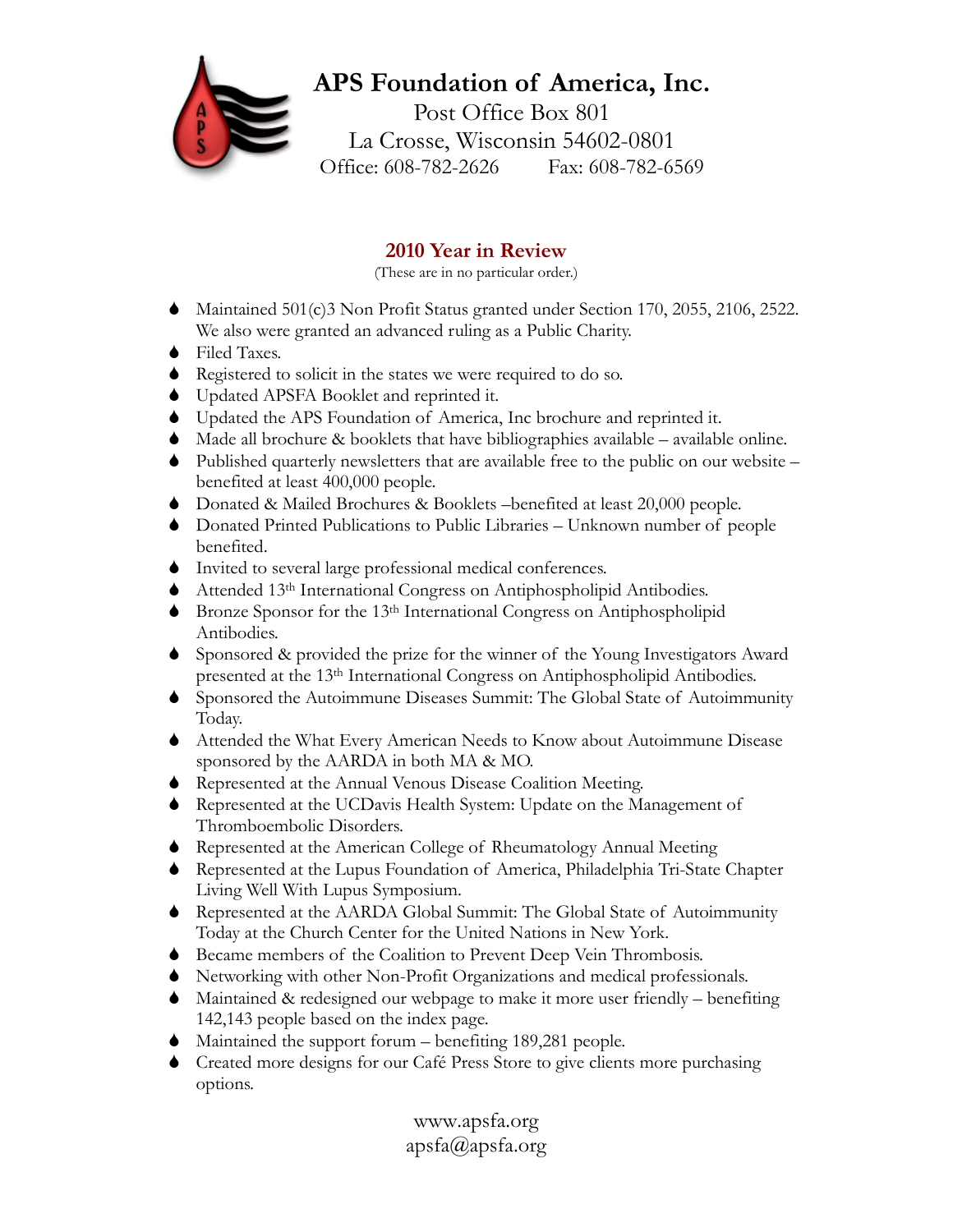- 6 Maintained HONCode Certification on APS Foundation of America, Inc.
- 6 Maintained HONCode Certification on APS Friends & Support Forum.
- 6 Earned the GuideStar Exchange Seal: Partner in Trust.
- 6 Awarded "The Hope Reward". Our website now joins a select group of health websites that adheres to the highest standards of health information quality, ethical behavior, and respect for consumer privacy.
- 6 Working on obtaining the Better Business Bureau Accredited Charity Status.
- 6 Maintained several blogs & pages on various social networking sites on various servers to get awareness out – benefited at least 500,000 people.
- 6 Launched June 9th as World APS Awareness Day.
- 6 Continued June as APS Awareness Month.
- 6 Launched press releases benefited at least 50,000 people.
- 6 Launched Radio Public Service Announcements benefited at least 1,000,000.
- 6 Fundraisers:
	- o Café Press approx 370 items sold
	- o World APS Day Items approx 30 items sold
	- o APSFA's 5 Year Birthday Party 17 participated
	- o Holiday Related:
		- Giving Tree  $-32$  participated
		- Café Press Collectors Edition 34 participated
- Made Press in 3 different media venues that we are aware of  $-$  at least 100,000,000 people benefited
	- o House, MD "Instant Karma" (original air date: 10/15/09) benefited at least 16,000,000 people.
	- o Mystery Diagnosis "Falling Through the Cracks" (re- aired several times, original air date: 3/6/2006) - unknown how many people benefited
	- o The Beatles Network (APS Awareness month world wide awareness.)
- 6 Forum Information:
	- o Average Number of Visitors: 3,971/month High: 4,460 Low: 3,560
	- o Average Number of Visits: 10,493/month High: 12,183 Low: 8,683
	- o Average Max Online: 17/month High: 28 Low: 10
	- o Average Page Views: 33,502 High: 41,595 Low: 27,073
	- o Average Number Posts: 583/month High: 970 Low: 228
	- o Average Number of Private Messages: 143 High: 241 Low: 83
	- o Number of Participants: 1,962

### **Recommendations:**

- 6 Continue to find more avenues for fundraising.
- 6 Continue to collaborate with more organizations (both lay & professional).
- 6 Attend or have materials available for more conferences.
- 6 Apply for more grants.
- 6 Continue to search for more medical advisors.
- 6 Continue to attempt APS mentioned in more publications, including magazines.
- 6 Continue to making more videos and learn how to make podcasts.
- 6 Consider tapping in more social networking sites.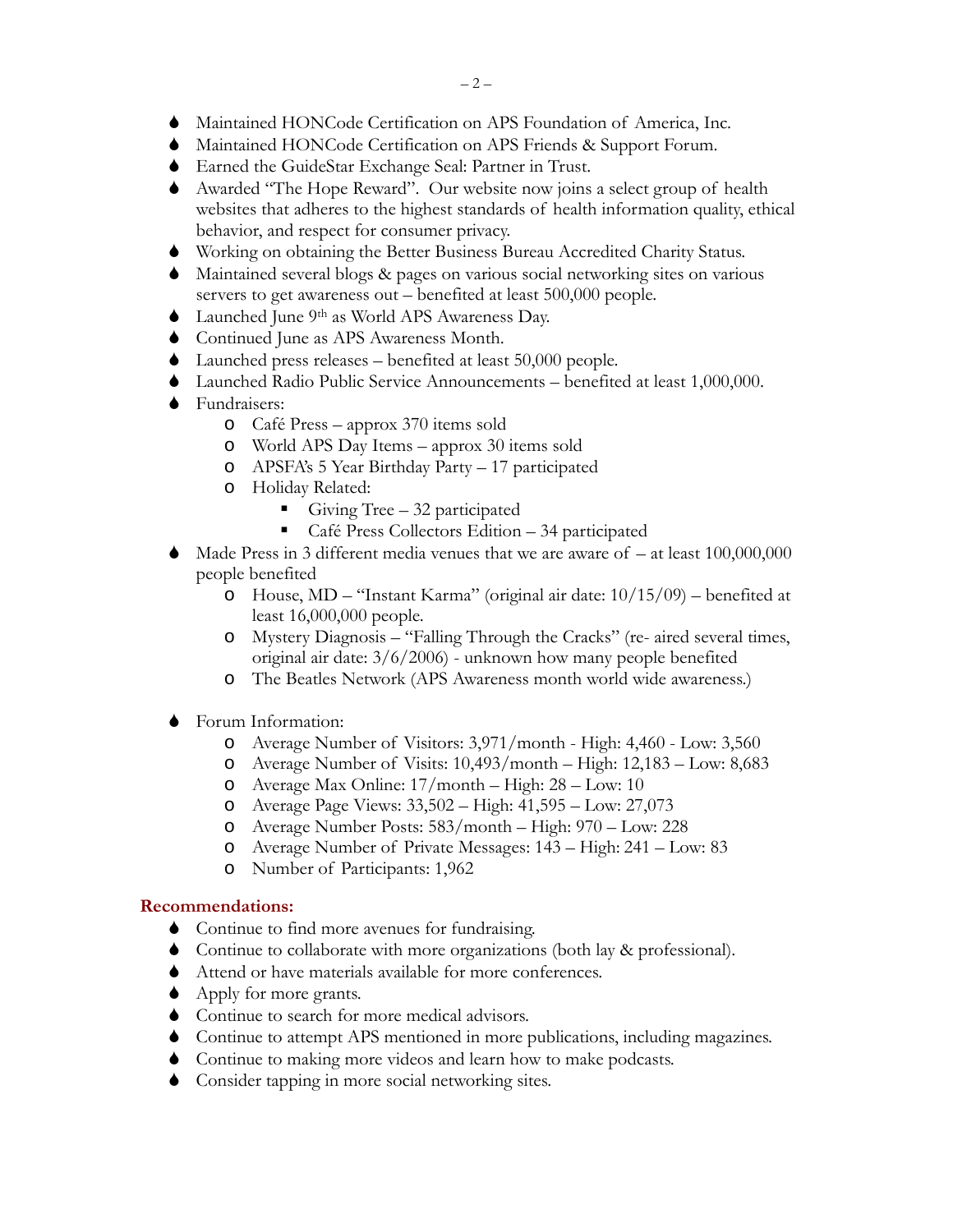- Consider going to a Board of Directors of 5, including one medical advisor & one public non-APS person.
- Consider making June 9th World APS Awareness Day formally via a bill through Congress.
- Consider making June APS Awareness Month formally via a bill through Congress.
- Consider making a Scholarship fund for those going into the Medical Field.
- Consider making a formal Scholarship fund for APS Research.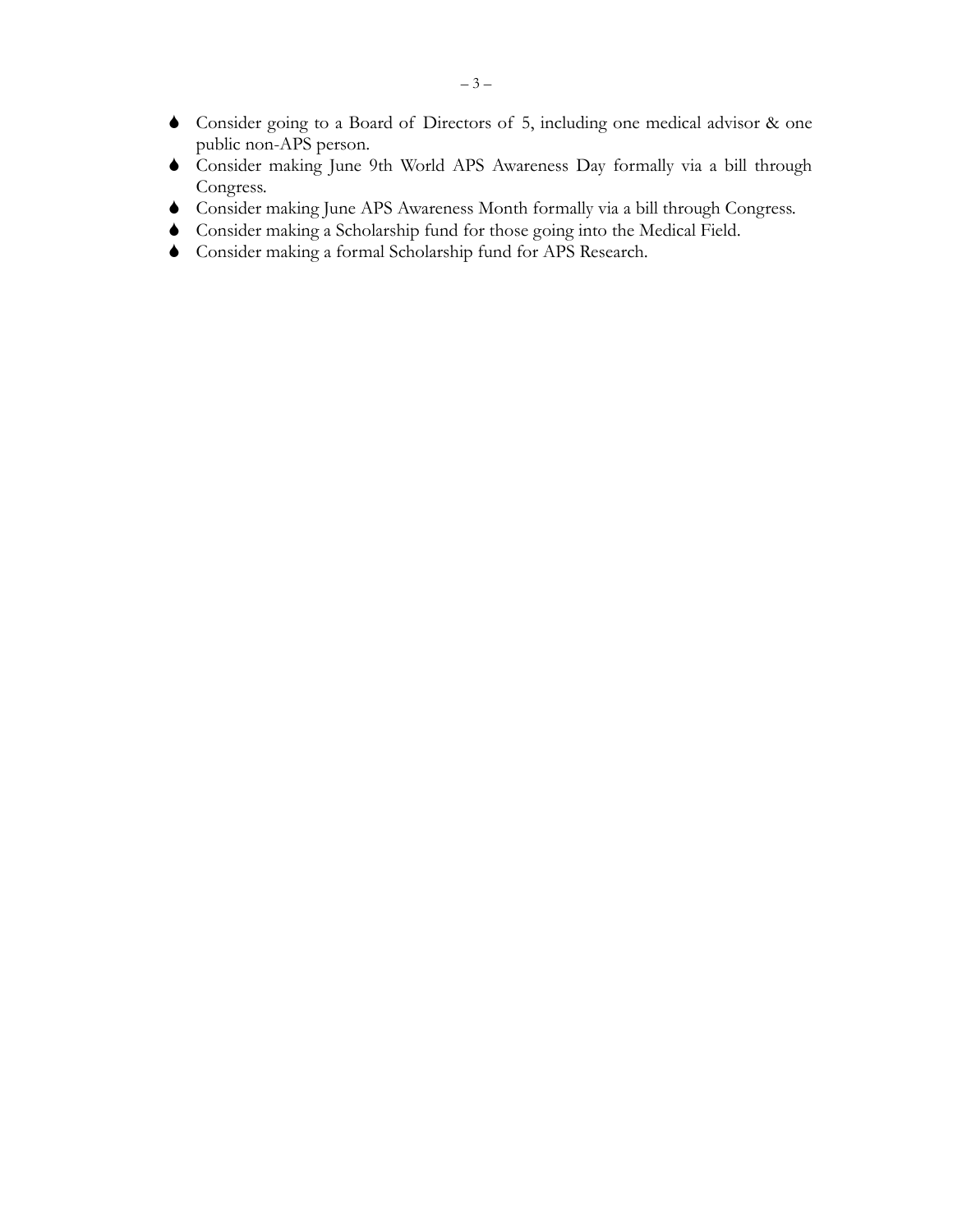

## **APS Foundation of America, Inc.**

Post Office Box 801 La Crosse, Wisconsin 54602-0801 Office: 608-782-2626 Fax: 608-782-6569

#### **Our Mission Statement**

Founded in June 2005, the APS Foundation of America, Inc. is dedicated to fostering and facilitating joint efforts in the areas of education, support, public awareness, research and patient services in an effective and ethical manner.

#### **Our Goals**

- To offer understanding and support to individuals, family, friends and care givers of people with Antiphospholipid Antibody Syndrome
- To offer information and education on Antiphospholipid Antibody Syndrome and the disabilities it can cause
- To support research regarding Antiphospholipid Antibody Syndrome by keeping the latest information available and referring people to such agencies who do research
- To raise funds to provide information and education through public donations, grants, fundraisers, sponsorships and bequests
- To bring national focus on Antiphospholipid Antibody Syndrome in the United States.

 The APS Foundation of America, Inc. is the leading United States nonprofit health agency dedicated specifically to bringing national awareness to Antiphospholipid Antibody Syndrome (APS), the major cause of multiple miscarriages, thrombosis, and young strokes and heart attacks. We are a volunteer-run, community-based, non-profit organization.

Women are more likely than men to be affected by APS. Some estimates say that 75% to 90% of those affected are women. For example, it has been estimated by some doctors that one third of all of young strokes (defined as under the age of 50) are due to APS.

In obstetrics it is estimated by some doctors that up to 25% of all women with 2 or more spontaneous miscarriages have APS. Some doctors believe that 1 in 5 of all Deep Vein Thrombosis (DVTs), Pulmonary Embolisms (PEs), and even worse, amputations are due to APS. And it is believed that 40-50% of patients with Lupus also have APS. Still, with these statistics, APS rarely is discussed as a women's health issue and is misdiagnosed often. Therefore the total number of people affected and true statistics are unknown really.

Antiphospholipid Antibody Syndrome (APS) is an autoimmune disorder in which the body recognizes certain normal components of blood and/or cell membranes as foreign substances and produces antibodies against them. There are two known forms of APS. APS may occur in people with systemic lupus erythematosus, other autoimmune disease, or in otherwise healthy individuals. Sadly, when most people hear about APS and it being referred to as autoimmune disease, they incorrectly confuse the terms autoimmune with acquired immune deficiency syndrome (AIDS); or they think this is a form of cancer.

This lack of knowledge and awareness results in needless suffering for persons with APS. Misdiagnosis and / or delayed diagnosis usually result in damage to vital organs. The need to bring a national attention to APS as a common factor in multiple miscarriages, thrombosis, young strokes and heart attacks is vital in order to bring a joint effort to research, funding, early detection, and eventually, prevention and cure for APS.

> www.apsfa.org apsfa@apsfa.org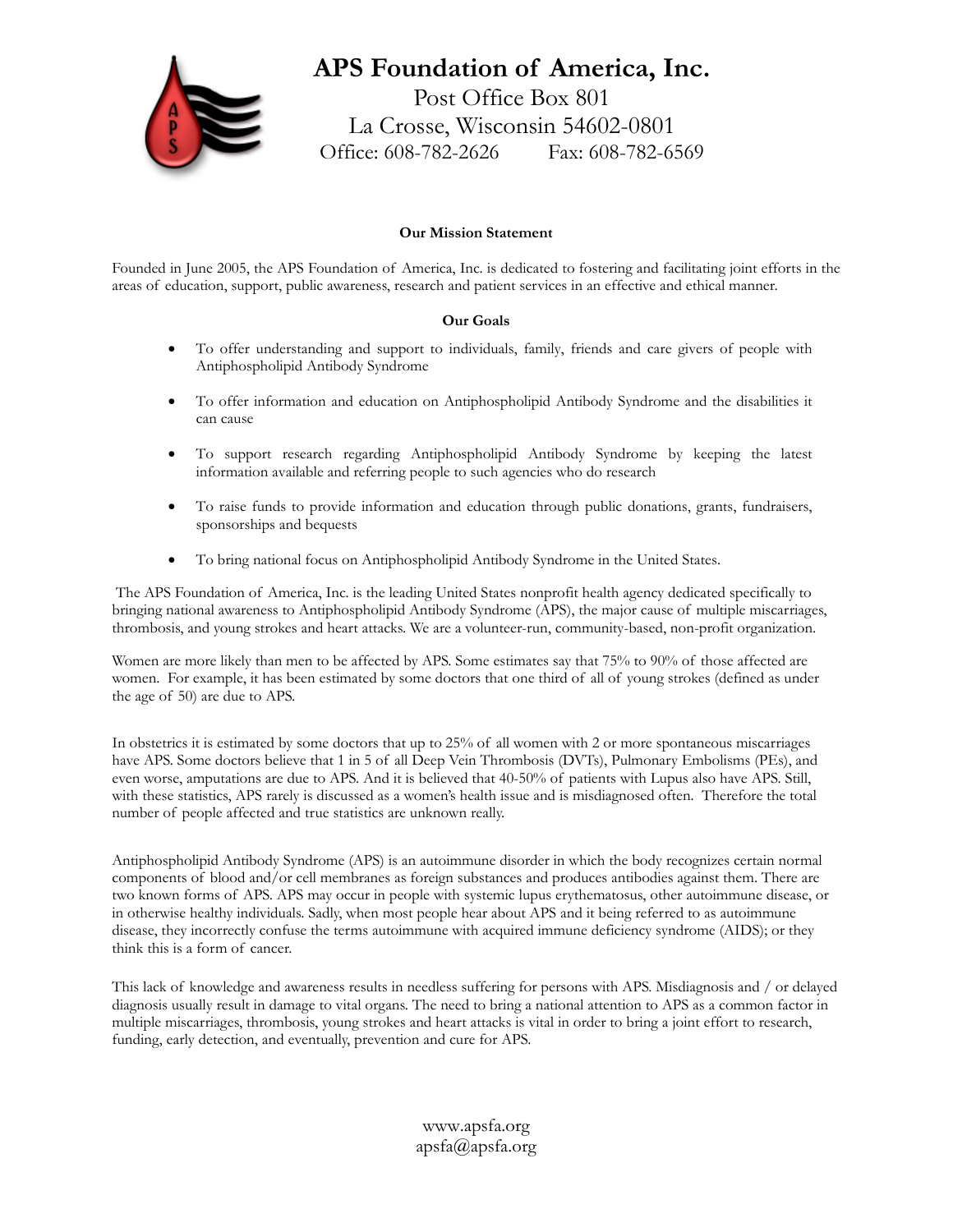# APS Foundation of America, Inc. **Balance Sheet**

As of December 31, 2010

|                                       | Total       |
|---------------------------------------|-------------|
| <b>ASSETS</b>                         |             |
| <b>Current Assets</b>                 |             |
| <b>Bank Accounts</b>                  |             |
| <b>Associated Bank</b>                | 14,178.65   |
| <b>CD - Associated Bank</b>           | 5,021.33    |
| <b>Money Market - Associated Bank</b> | 5,012.00    |
| Money Market - Wachovia               | 0.00        |
| <b>Total Bank Accounts</b>            | \$24,211.98 |
| <b>Accounts Receivable</b>            |             |
| <b>Accounts Receivable</b>            | 0.00        |
| <b>Total Accounts Receivable</b>      | \$0.00      |
| <b>Other Current Assets</b>           |             |
| In Kind Donations                     | 20.00       |
| Inventory                             | 0.00        |
| <b>APSFA Pins</b>                     | 0.00        |
| <b>Books</b>                          | 0.00        |
| Pens                                  | 62.37       |
| Pins                                  | 18.00       |
| Postcards                             | 0.00        |
| <b>Total Inventory</b>                | 80.37       |
| <b>Prepaid Expenses</b>               | 0.00        |
| <b>Forum 2009</b>                     | 410.00      |
| Minimum Balance                       | 100.00      |
| <b>Sunshine Fund</b>                  | 190.00      |
| Website 2009                          | 430.00      |
| <b>Total Prepaid Expenses</b>         | 1,130.00    |
| <b>Undeposited Funds</b>              | 1,535.00    |
| <b>Total Other Current Assets</b>     | \$2,765.37  |
| <b>Total Current Assets</b>           | \$26,977.35 |
| <b>Fixed Assets</b>                   |             |
| Equipment                             | 2,110.64    |
| Equipment - Acc'd Depreciation        | -1,638.06   |
| Software                              | 1,513.60    |
| Software - Acc'd Depreciation         | -1,336.52   |
| <b>Total Fixed Assets</b>             | \$649.66    |
| <b>TOTAL ASSETS</b>                   | \$27,627.01 |
| <b>LIABILITIES AND EQUITY</b>         |             |
| Liabilities                           |             |
| <b>Total Liabilities</b>              |             |
| Equity                                |             |
| <b>Opening Balance Equity</b>         | 0.00        |
| <b>Retained Earnings</b>              | 25,472.48   |